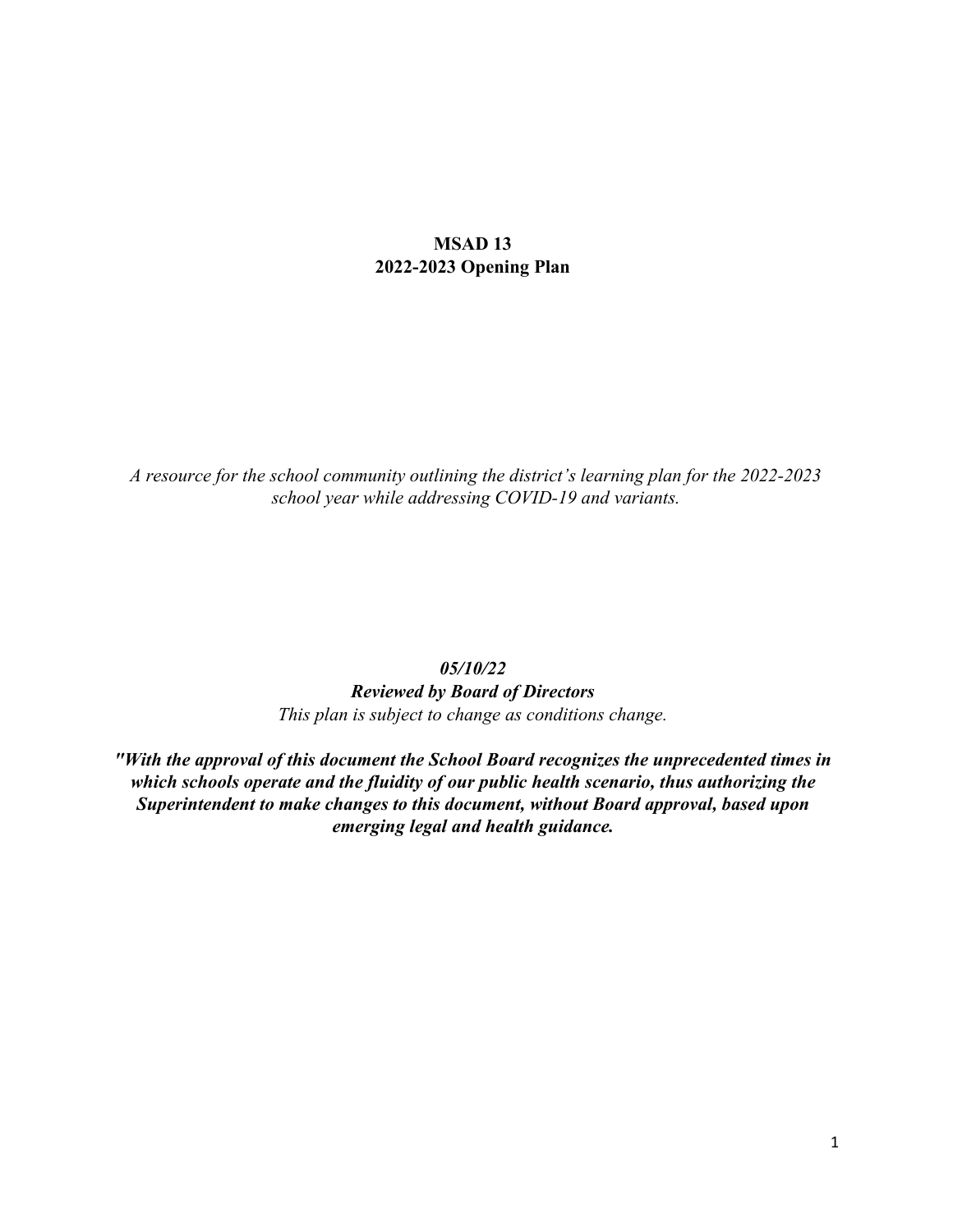## **Table of Contents**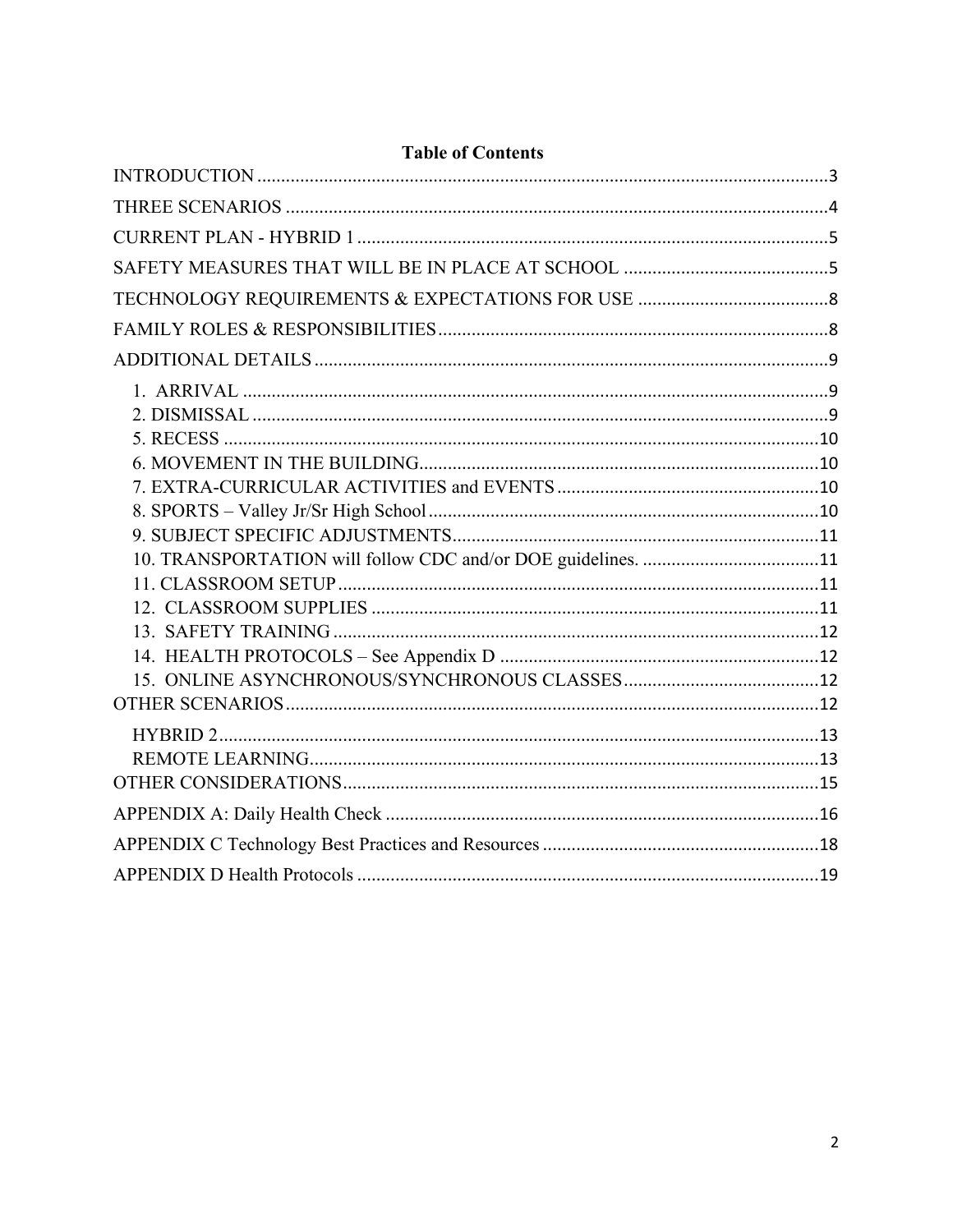## <span id="page-2-0"></span>**INTRODUCTION**

The year we are about to embark upon may be a difficult journey in which employees will need to be flexible and may need to perform tasks, duties, or be utilized in ways which were not present before the pandemic school experiences. We must consider the work we do for our students as our collective responsibility. With a continued focus on positive relationships, meeting our students' social/emotional needs and the overall wellbeing of the "whole child," we will successfully meet these challenges.

We have been guided by three principles in developing this plan. The overarching principles that we believe should guide our work are as follows:

- Safety and well-being of students and staff remains our first priority
- Every student should be in school every day
- Coordination, collaboration, communication between parents, students and staff is essential for a successful school year for all students

There is clear consensus from both education and medical groups: we must keep in mind not only the risks associated with COVID-19 for in-person school programs, but also the known challenges and consequences of keeping students out of school. While our remote learning programming has improved over time, there is no substitute for in-person instruction when it comes to the quality of students' academic learning. In-person school plays an equally important role in our ability to support students' social-emotional needs, including their mental and physical health, and in mitigating the impacts of trauma. We also recognize how disruptive the physical school closures have been to families trying to maintain regular work schedules and manage household needs, including childcare, while also facilitating remote learning.

It is critically important to develop strategies that can be revised and adapted depending on the level of COVID-19 transmission in the school and in the community and done with close communication with local and state public health authorities and recognizing the differences between school districts.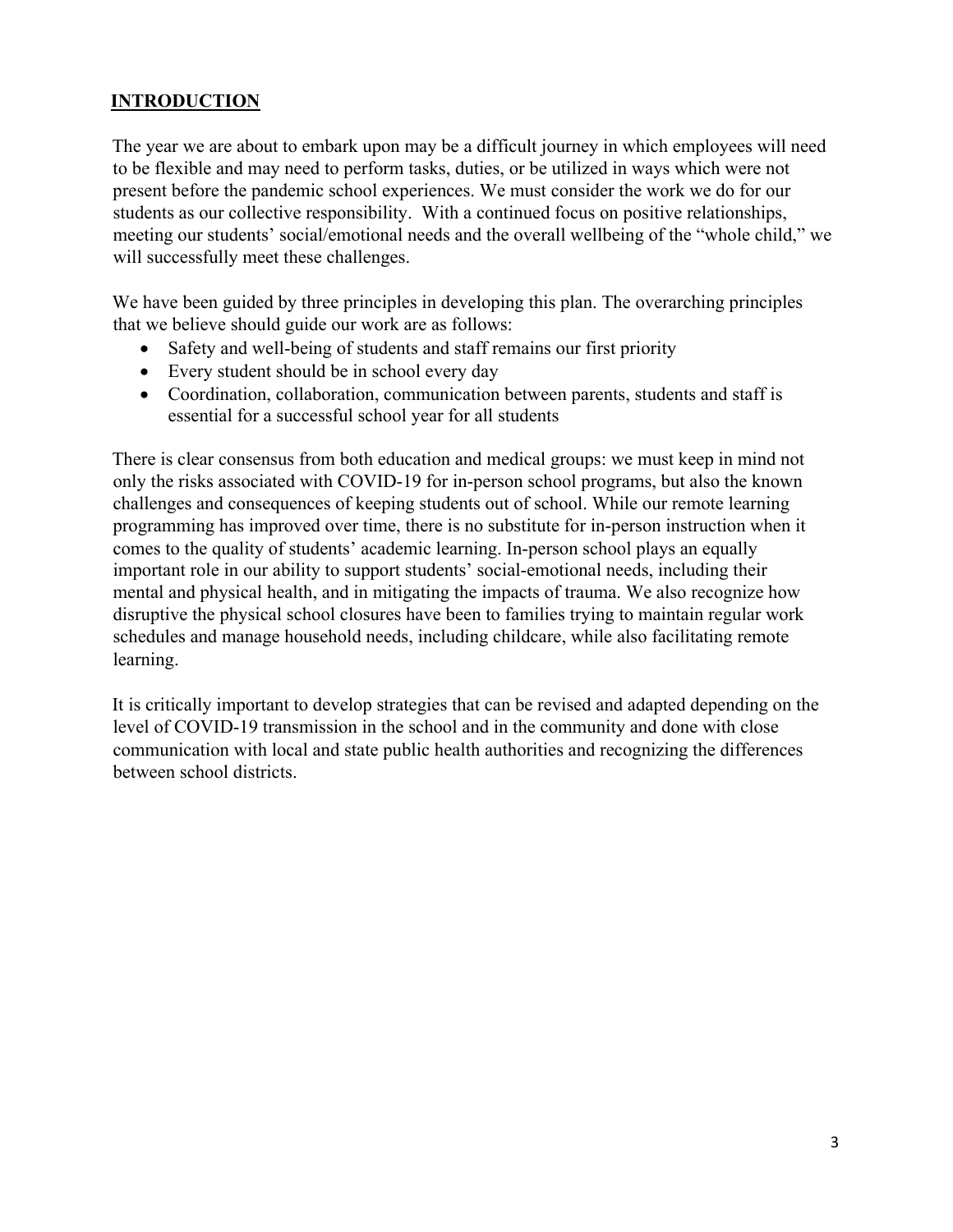## <span id="page-3-0"></span>**THREE SCENARIOS**

We are required to plan for three scenarios with the intention to implement scenario number "1" in the fall of 2021 given the current state of Coronavirus in our community. The scenario at any point in time will be dependent on local health conditions.



1. **Hybrid 1 (Green):** This is a model with in-person learning with new safety requirements. For the fall, the box in green represents our goal to get our students back into schools for inperson learning—safely. In this model, all students are expected to return in-person to school settings that are appropriately modified to accommodate the health and safety requirements outlined below. Examples of modifications could include altered classroom configurations, setting up additional learning spaces, and schedule changes.

*This corresponds to the state's designation of "Green".* 

- 2. **Hybrid 2 (Yellow) -Abbreviated Day or Split Model learning:** This model will be used in the event we are unable to bring all students learning back to school under the health and safety requirements despite our best efforts, or in case of COVID-19 related circumstances. Abbreviated Day means that students will attend fewer hours in-person to allow for remote instruction. For example in-person instruction students would attend a 5 hour day and remote instruction would occur at either the beginning or the end of the day. A split-model means that students may be required to alternate between in-person and remote learning. For instance, students would switch between in-person and remote learning on alternating weeks or days of the week (the alternating schedule would be determined by the district). *The only difference between Hybrid 1 and 2 is that the district would limit the number of students in-person as an added safety measure if needed in this model. This situation would correspond to the state's "Yellow" designation.*
- 3. **Remote Learning (Red):** All districts and schools are required to have a plan for operating a remote learning program. This model will be used for all students in the event of future classroom or physical school closures due to COVID-19. State guidelines will be followed.
- 4. **Plan for special populations:** Finally, across each of these models, all schools will have a plan for how special populations, including students with disabilities and English learners, will receive necessary services and accommodations. Our intention is to prioritize special populations' attendance as "in-person".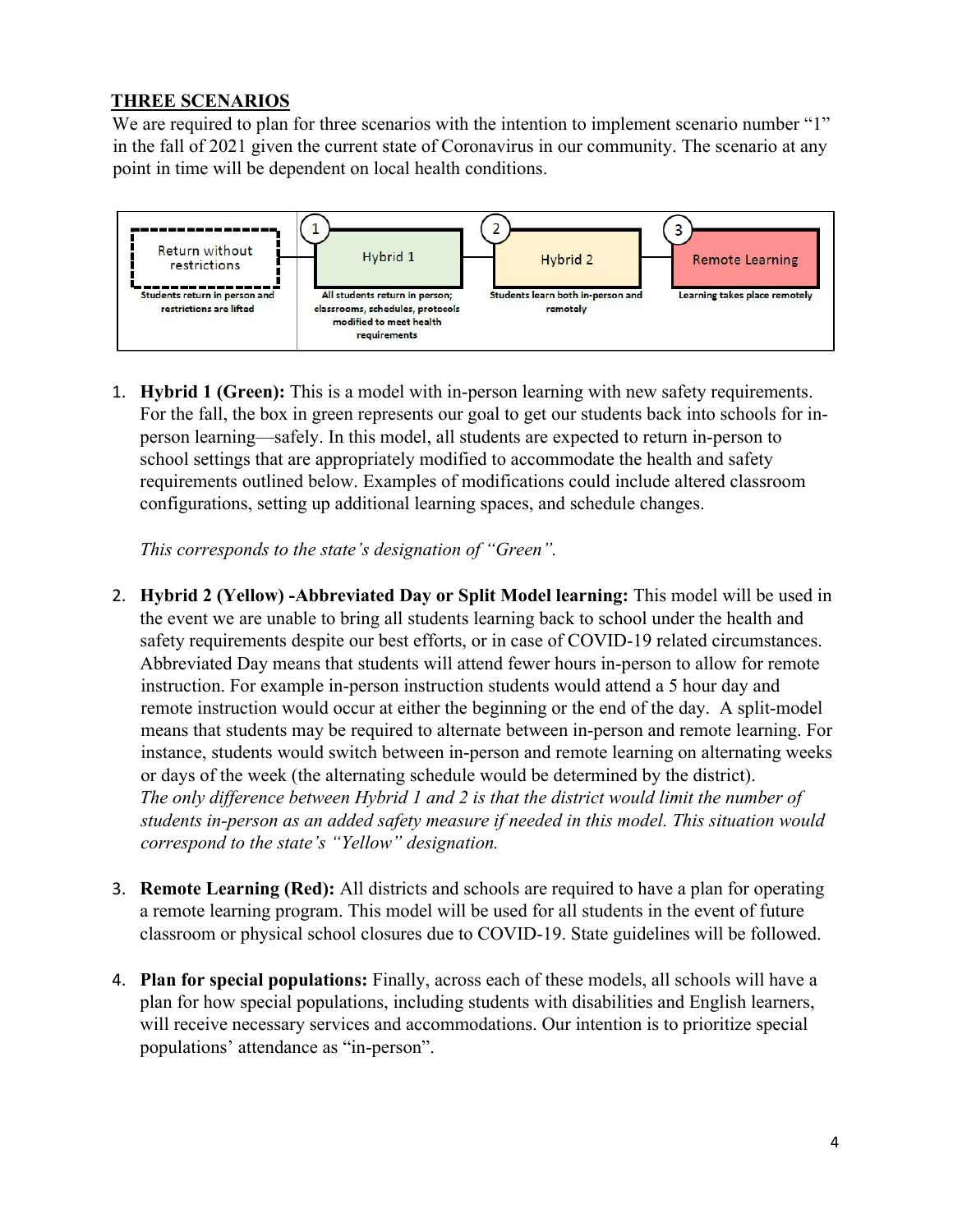# <span id="page-4-0"></span>**CURRENT PLAN - HYBRID 1**

After weeks of discussion with stakeholders, including public health experts, we plan to start our school year with our students returning to in-person settings - safely. We will have to implement safety protocols and come together as a community to successfully open our schools in the fall. What may be desired by an individual may not be best for the common good, and we are asking that everyone act according to the best interest of the common good.

Our goal for the fall is to have the safe return of our students to in-person school settings to address learning and our students' holistic needs. To help accomplish that goal, we have set forth the following expectations for teachers and students:

● Classes will follow a schedule (may be adjusted from past years) and curriculum,

instruction, and assessment will be similar to the past, with some modification as needed. With the safety measures we have in place, we feel students will benefit most by attending school **in person.**

## <span id="page-4-1"></span>**SAFETY MEASURES THAT WILL BE IN PLACE AT SCHOOL**

Most of us are now quite familiar with the critical health and safety practices that reduce the risk of COVID-19 transmission. These include vaccination, rigorous hygiene and handwashing, use of masks/face coverings, physical distancing, reducing interactions between groups, staying home when sick, protecting those most vulnerable to the disease, and expanding testing and tracing capabilities, among others.

However, what can often get lost in the long list of practices is that it is not one strategy, but a combination of all these strategies taken together that will substantially reduce the risk of transmission. In other words, establishing a culture of health and safety in our schools that focus on regularly teaching and modeling these important practices is more important than any one measure.

The following safety protocols will be in place in our schools as follows:

- 1. Daily Health Screening
	- a. All staff and students (under the supervision of a parent or guardian) will conduct a health checklist protocol each morning (timing noted below) before school (or before boarding buses if applicable) that will determine whether students/staff can attend school/work that day.
		- Student screening check should be done by 7:00 am each morning, unless the student boards a bus sooner than 7:00 am. In that situation, the check should be done prior to boarding the bus.
		- Staff screening check should be done before reporting for work each day. See Appendix A.
	- b. Students and staff who answer "Yes" to any question on the screening should stay home. Any student or staff showing symptoms must notify their school/supervisor and stay home.
	- c. Anyone with a fever of 100.4 or above or other signs of illness should stay home or go home. (See Appendix D)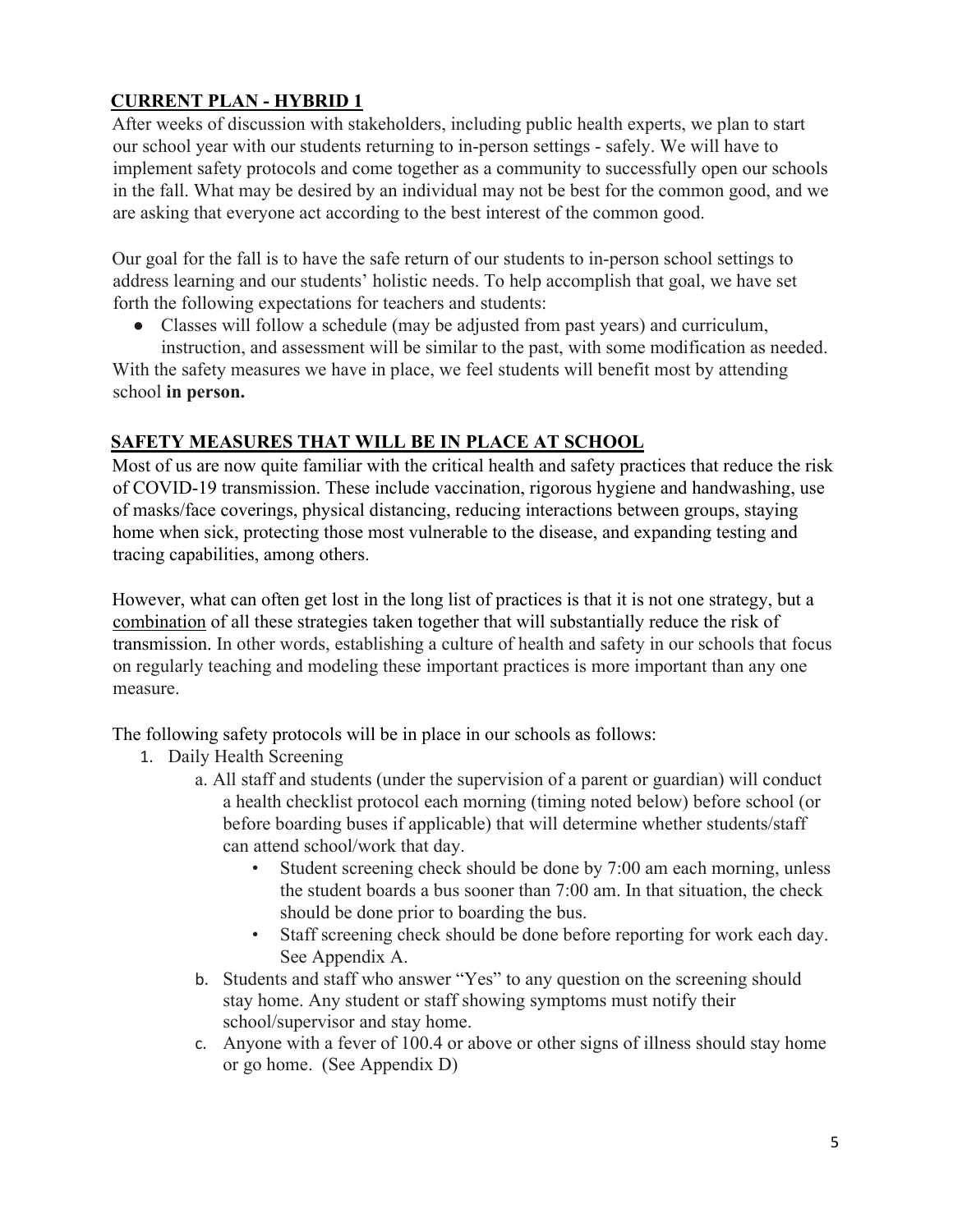- d. Everyone (parents, delivery personnel, outside service provides, contractors, other visitors, etc.) will complete a self-check before entering any of our buildings and may be required to wear a mask (if required by CDC and/or DOE).
- 2. Hygiene
	- a. Incorporate increased opportunities for handwashing or sanitizing by students, staff and visitors upon arrival throughout the day
	- b. Practice good hand hygiene
	- c. Teach and reinforce handwashing/sanitization
	- d. Additional key times to wash hands include:
		- i After blowing one's nose, coughing or sneezing
		- ii After using the restroom
		- iii Before eating or preparing food
		- iv After contact with animals or pets
		- v After handling a shared object (pens, pencils, books, etc)
	- e. Place posters and graphics that show and explain good hygiene practices throughout the buildings.
- 3. Quarantine
	- a. Staff or students who travel will follow the state quarantine requirements at the time of their travel. At this time there is no quarantine travel requirements for travel in the United States.
	- b. We request that staff avoid recreational travel that will require a 14-day quarantine upon their return.
	- c. An isolation room or area has been identified in the schools to allow separation for anyone that exhibits COVID-19 like symptoms.
	- d. Parents will be called to transport their child/ren when exhibiting symptoms of COVID 19 and/or variants.
- 4. Masks/Face Coverings (will only be worn if required by CDC and/or DOE)
	- a. If students and staff are required to wear a face covering it must cover their nose and mouth while inside the building, with the following exceptions:
		- While eating breakfast and lunch.
		- Teachers will schedule regular "face mask breaks". When they do so, students and staff will remain 6 feet apart (based on CDC guidelines) from one another.
		- Mask coverings and distancing for students and staff that have been vaccinated will be based on CDC and/or DOE guidance.
	- b. Students who are able to social distance at least 6 feet outdoors do not need to wear face coverings.
	- c. Face shields for those students with medical, behavioral, or other challenges who are unable to wear face coverings or for students that prefer a face shield. Face shields must cover the mouth and nose and wrap around the face back towards the ears. Exceptions will be made for those for whom it is not possible due to medical conditions, disability impact, or health or safety factors.
	- d. Face shields may be an option for staff who cannot wear a face covering due to medical or other health reasons.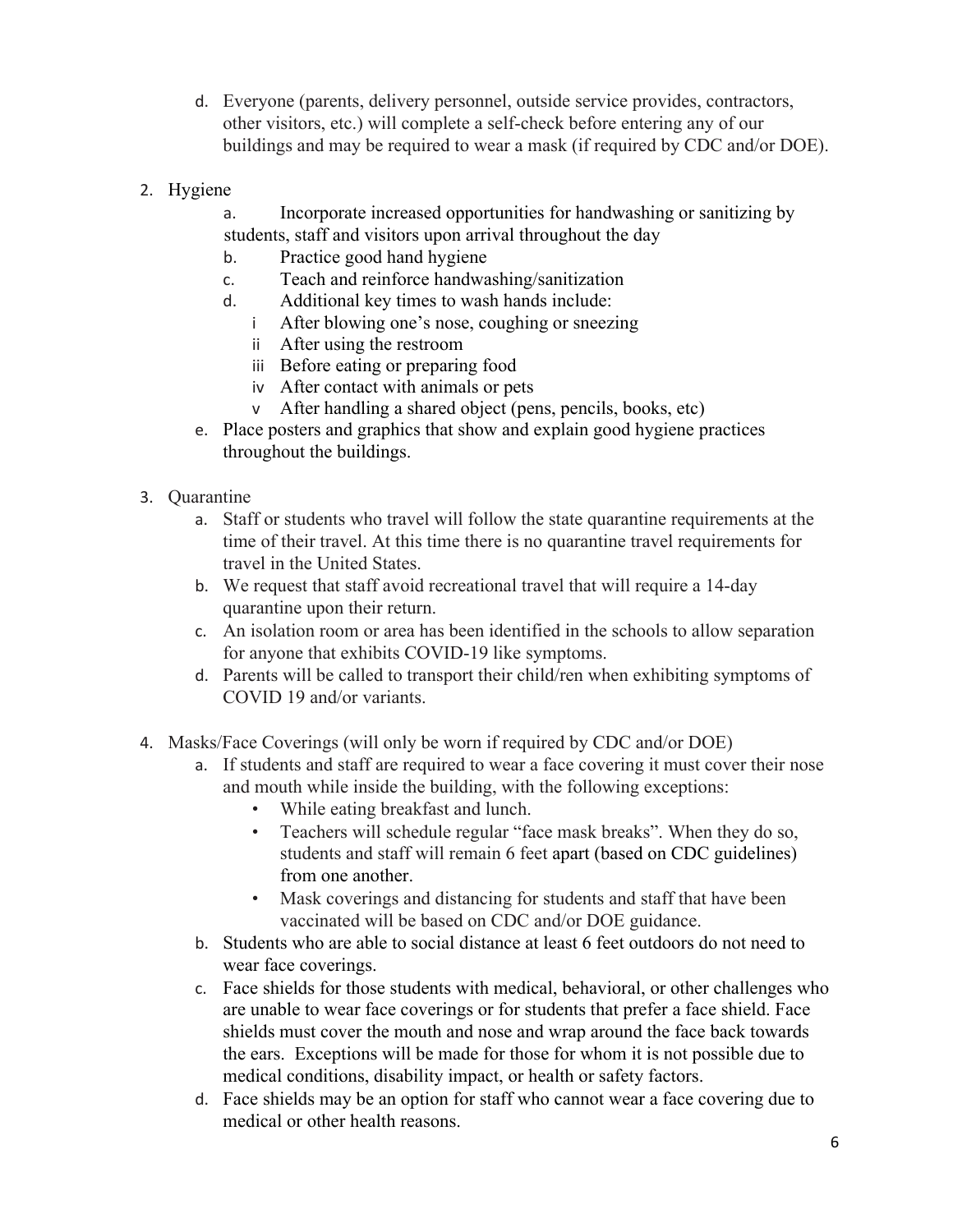- e. Face shields worn in place of a face covering must extend below the chin and back to the ears.
- f. Masks/face coverings and face shields if applicable should be provided by the student/family, but extra masks will be made available by the school for students who need them. Cloth masks should be washed daily.
- g. Additional safety precautions are required for school nurses and/or any staff supporting students in close proximity, when distance is not possible, when students require physical assistance, or when a nurse is tending to a sick person.
- 5. Physical Distancing (will based on CDC and/or DOE guidance)
	- a. Staff within schools should stay 6 feet from other non-vaccinated adults to the extent possible.
	- b. Staff should stay 6 feet away from students to the extent possible. When not feasible, staff should minimize the time they are within 6 feet of a student.
	- c. Staff workstations should be 6 feet away from student seats, regardless of space limitations. Students will ideally stay 6 feet apart. When space is limited, such as in a classroom or hallway, a minimum of 3 feet will be maintained (used in combination with a face covering.)
	- d. Students will stay 6 feet apart while eating.
- 6. Hand Hygiene
	- a. Students and staff will wash or sanitize hands in the following situations:
		- Before and after eating
		- Upon entering the building
		- After using the restroom
		- Before and after use of playgrounds and shared equipment
		- Upon entering and exiting a school bus
	- b. We will post signage and train students in proper hygiene procedures.
- 7. Ventilation and Outdoor Spaces
	- a. Our schools' ventilation systems have been upgraded to provide outside air. Windows have been replaced to provide the option of opening windows to allow fresh outside air into the classrooms at both schools.
	- b. Outdoor playgrounds/natural play areas receive routine maintenance. Students will wash or sanitize their hands before and after using these spaces. When hand hygiene is emphasized, cleaning and disinfection are not required between cohorts.
- 8. Cleaning and Disinfection
	- a. CDC guidelines will be followed for cleaning and disinfecting in school buildings.
	- b. If someone becomes ill the areas that they have used will be closed until after cleaning and disinfecting has been completed.
- 9. Restrict Non-essential visitors in all district buildings when there is a COVID outbreak.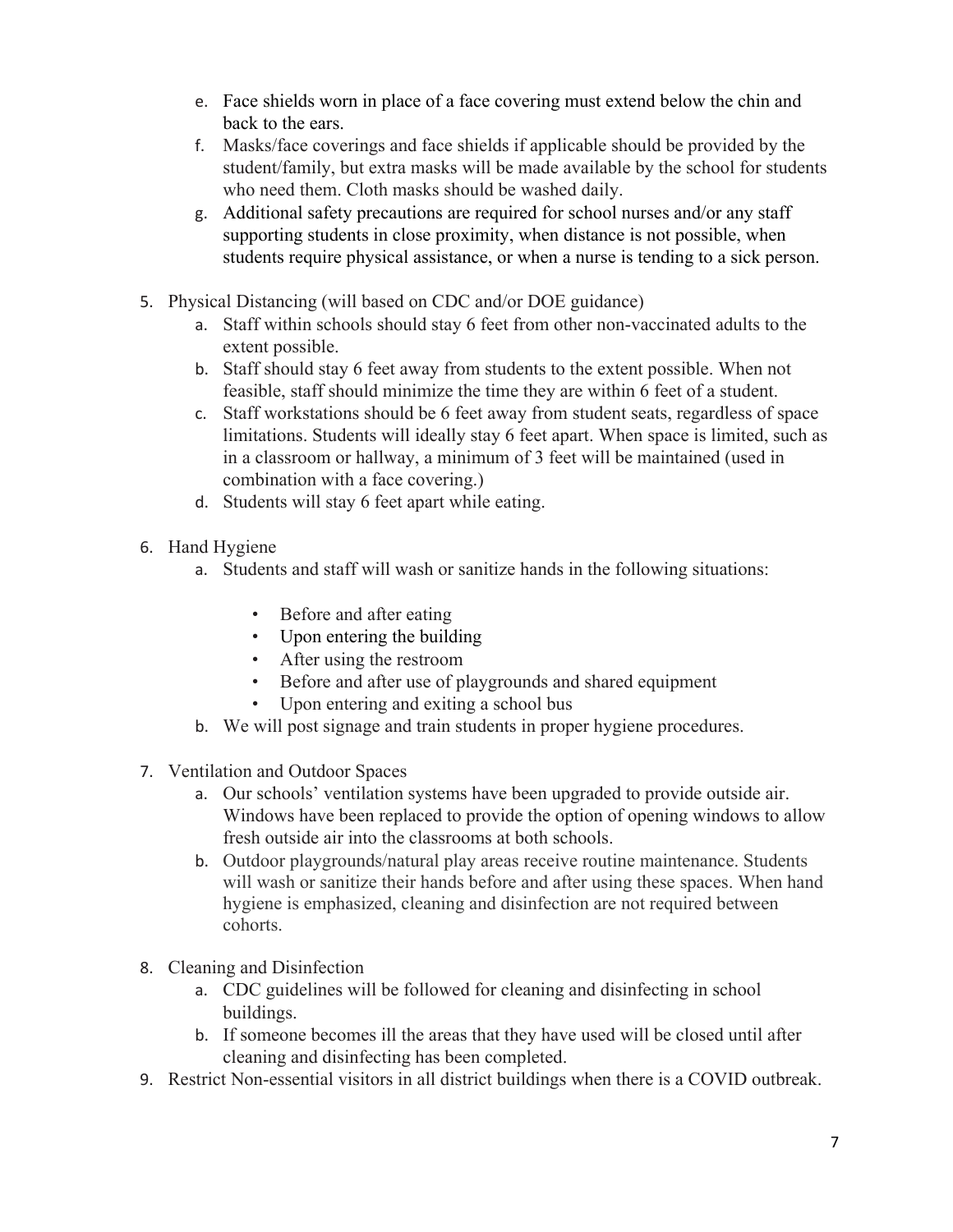- a. We will not utilize parent or community volunteers or guest speakers in classrooms.
- b. Parents and other family members are not allowed to enter the school unless it is an emergency.
- c. No non-essential visitors will be allowed into the building.
- d. Parent volunteers will be allowed in outside settings.
- 10. Limit Sharing of Materials will be based on CDC and/or DOE guidance
	- a. Limit sharing of art supplies and other high-touch equipment as much as possible. If feasible, have a separate set of supplies for each student. Students should plan to bring their own supplies of pens, pencils, calculators, etc. Your school will supply those lists.
	- b. Limit sharing electronic devices, sports equipment, clothing, books, games and learning aids.
	- c. Clean and disinfect shared supplies and equipment between students.
- 11. Size of Gatherings in any one space
	- a. Groups in any one area, room, or classroom will be based on CDC and/or DOE recommendations when possible.

Based on the rate of transmission in our schools during the 2020-2021 school year we believe that our schools are providing a safe and healthy environment for our students and staff. We plan to continue in the fall to follow the CDC and DOE guidelines. We encourage staff and eligible students to consider the option of vaccination. Students, educators, and other staff who are at higher risk of severe illness from COVID-19 will want to consult with their health care providers about whether vaccination against COVID is an option for them. Families, in consultation with their medical providers, will ultimately make the decision as to whether their child(ren) will be vaccinated.

## <span id="page-7-0"></span>**TECHNOLOGY REQUIREMENTS & EXPECTATIONS FOR USE**

- The following will be the primary software platforms to deliver asynchronous and/or synchronous learning at each school:
	- a. Moscow Elementary DOJO and TEAMS
	- b. Valley Jr High School TEAMS
	- c. Valley Sr High School -TEAMS
- The district will provide 1:1 devices for all students.
- Students and staff will follow technology best practices. See Appendix C.

# <span id="page-7-1"></span>**FAMILY ROLES & RESPONSIBILITIES**

- Help your children manage their remote learning by encouraging them to attend all classes and finish all assignments.
- Create a comfortable, distraction-free place for your children to work and attend online classes.
- Do not join your children's online classes or be visible on your children's screens during classes.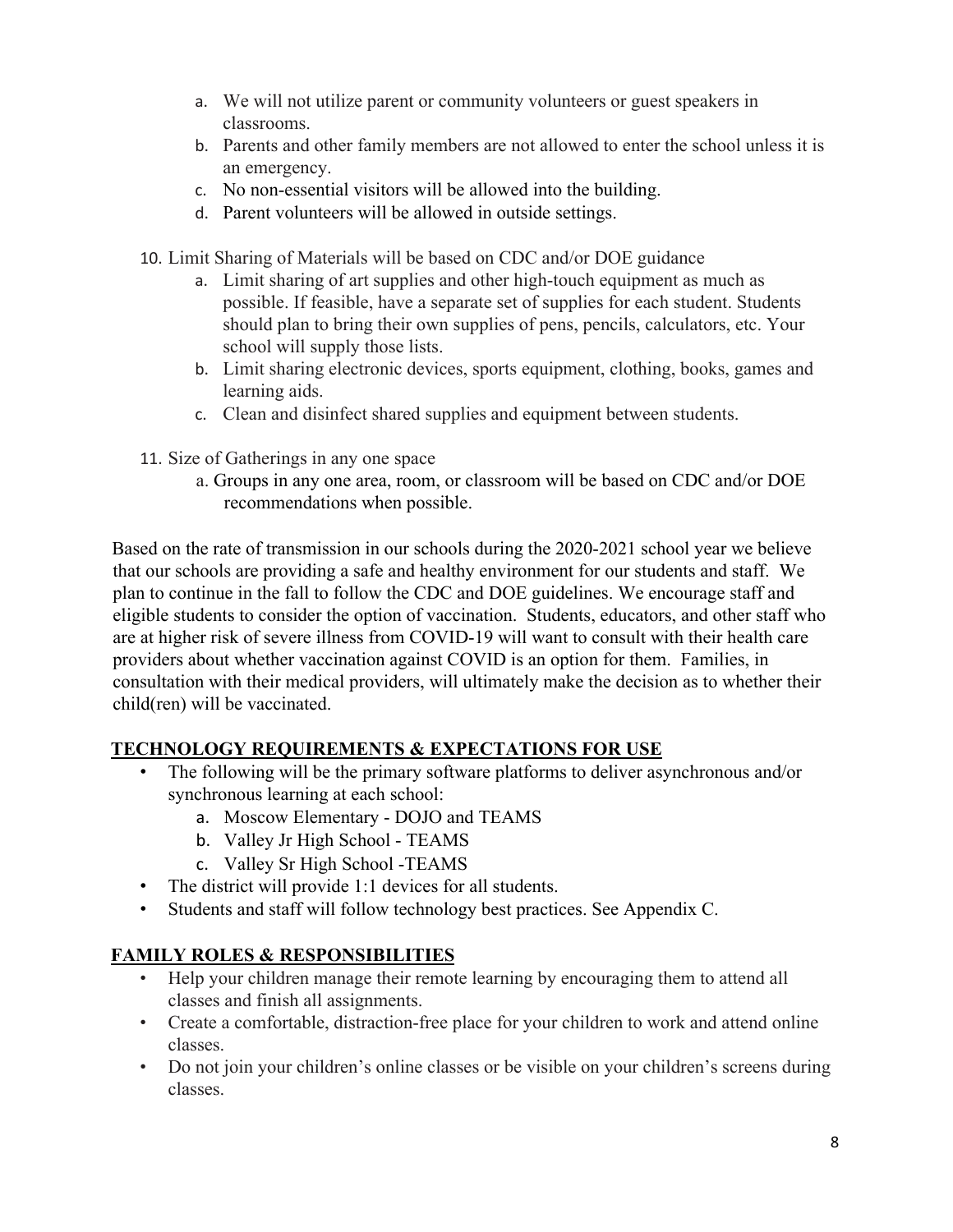• Encourage your children to incorporate physical activity and healthy breaks while they are learning remotely.

## <span id="page-8-0"></span>**ADDITIONAL DETAILS**

### <span id="page-8-1"></span>**1. ARRIVAL**

Before entering the building, all students may be required to put on a face covering if required by CDC and/or DOE. This may occur during outbreaks or for unvaccinated students and staff. Schools will determine where students will go upon arrival. Students should NOT arrive before 7:40

## **Morning Drop Off: (between 7:45-8:00 am)**

- Parent traffic will flow single file to the designated drop off.
- Designated drop off zone to allow for one car at a time with student(s) exiting and entering the building to maintained social distancing. The spacing will be marked.
- Staff members will greet cars that need to unload and parents will remain in the vehicle.
- Students will enter through the main entrance
- If parents need to drop off items they will need to schedule an appointment and park in a designated parking spot and the school staff will come out to their vehicle.

## **Morning Walk-in:7:45-8:00 am**

● To ensure a safe social distancing for all, only students and staff will be allowed to enter the schools.

**Buses** will be met by staff members and students will enter the building through the designated doors. Students will head directly to their classroom.

## <span id="page-8-2"></span>**2. DISMISSAL**

## **Moscow**

- A. **Parent/Guardian pickup** will take place at the Main Entrance beginning at 2:00
	- Please stay in line and remain in your vehicle:
		- Your children will be called down in order of vehicles
	- Students will be matched with their parent/guardian at the Main Entrance by a staff member.
	- ●
- B. **Bus riders** will be released from classrooms as buses arrive.
	- Students will access the buses using various exits from the building.
	- Students will be dismissed one bus at a time.

#### **Valley Jr High School**

Students will be dismissed from their final class in a staggered fashion as necessary to facilitate adherence to CDC and DOE social distancing guidelines.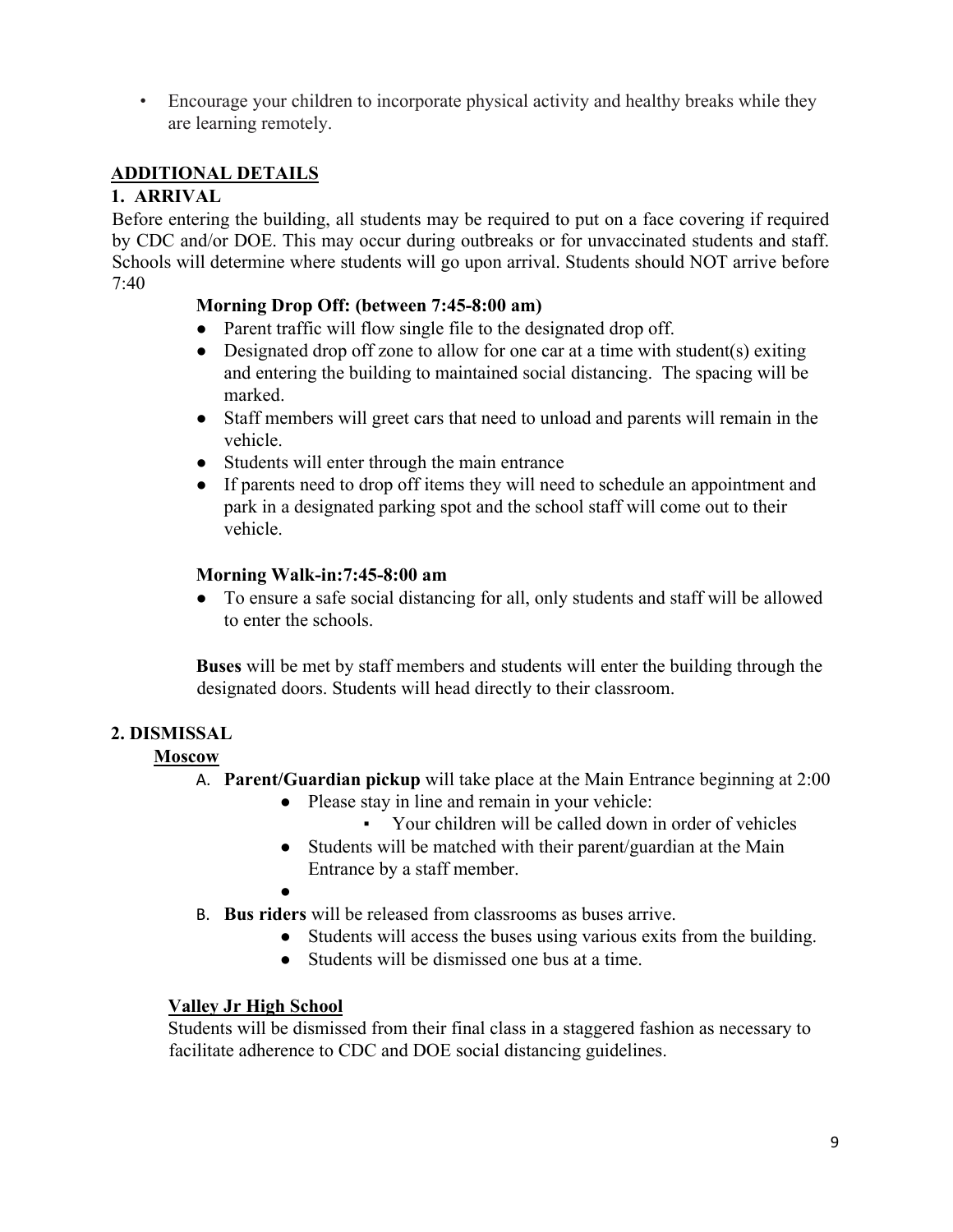### **Valley Sr High School**

- Students who drive will be dismissed from their last classes prior to jr. high and other high school students to minimize congestion in hallways and parking lot
- Students will be dismissed from their final classes in a staggered fashion as necessary to facilitate adherence to CDC and DOE social distancing guidelines

## **3. Food Service Staff**

- Follow CDC standards for food service.
- Use disposable utensils, containers, etc.
- Wear face coverings if required.

## **BREAKFAST (6 foot spacing)**

## **Moscow**

Pre-packed breakfasts will be available for students to purchase and take home.

**4. LUNCH (6 foot spacing)** There will be an online ordering system that families will utilize to order lunch.

## **Moscow**

Students will eat lunch in their homerooms. Pre-packaged meals will be available for purchase and will be delivered to each homeroom.

## **Jr and Sr High School**

- Valley students may be able to eat lunch in the gymnasium except during outbreaks.
- In the event of an outbreak, students will remain in their classrooms and meals will be packaged and delivered to classrooms

## <span id="page-9-0"></span>**5. RECESS**

## **Moscow**

● We will start the year with the expectation that students do not need to wear face masks on the playground.

## <span id="page-9-1"></span>**6. MOVEMENT IN THE BUILDING**

- Students and staff travel on their right in the hallways, doing their best to maintain a social distance of 3 feet.
- Hallways will be marked to direct the flow of traffic and support social distancing.

## <span id="page-9-2"></span>**7. EXTRA-CURRICULAR ACTIVITIES and EVENTS**

● After school activities will continue to follow CDC and/or DOE guidelines.

## <span id="page-9-3"></span>**8. SPORTS – Valley Jr/Sr High School**

- Sports will follow the MPA guidelines.
- At this time, at a minimum, we plan to have our normal slate of FALL sports teams that will practice regularly and have competitions. Encourage student athletes and coaching staff to consider being vaccinated as they will be traveling throughout the state.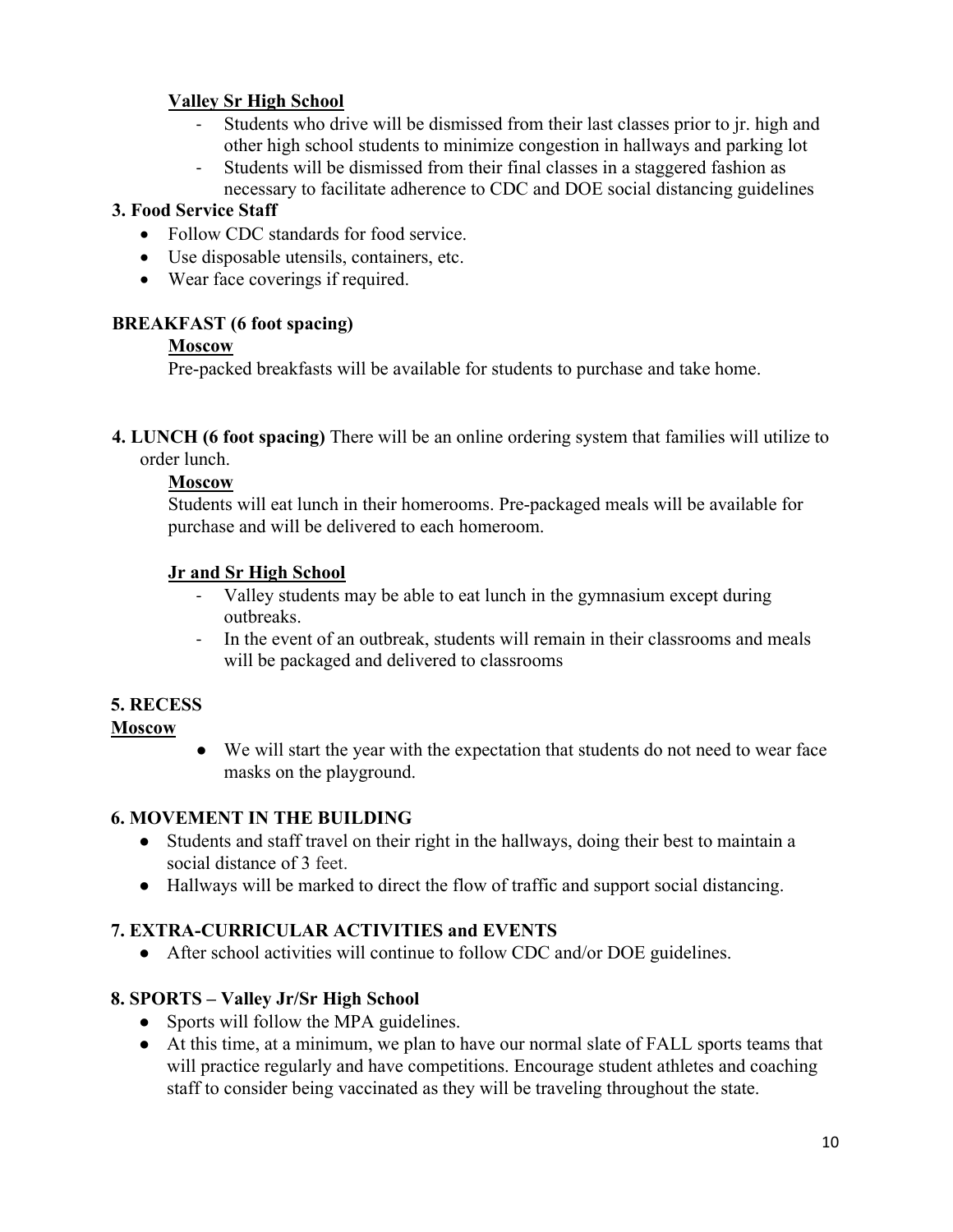• We will reassess the situation to make a final determination on exactly what our fall sports season will look like later in the summer, and then reassess at an appropriate time for the winter and spring sports seasons.

## <span id="page-10-0"></span>**9. SUBJECT SPECIFIC ADJUSTMENTS**

- Band, Chorus, Music, Art, Library, and PE will be different in the following ways:
	- o Band/Chorus will be conducted in-person in a more traditional way than last year. String and percussion instruments may be able continue in person. Please check in with the teacher or principal for more specifics as we get closer to school.
	- o PE will be held outdoors whenever possible throughout the year. PE activities will be adjusted to support limited equipment and physical contact. Care will be taken to clean equipment that is used between class periods.
	- o Art may be adjusted to limit the sharing of materials.
	- o Music classes may be able to have in-person singing.
	- o The librarian will continue to provide resources and classes in the classrooms. Students will also be able to visit the library this year.

## <span id="page-10-1"></span>**10. TRANSPORTATION** will follow CDC and/or DOE guidelines.

Students may be required to wear face coverings. Unvaccinated drivers may also wear face coverings. We will have the windows cracked open for as long as possible into the colder season for ventilation.

### <span id="page-10-2"></span>**11. CLASSROOM SETUP**

Strategies we will continue to use in the classroom to help prevent the spread of COVID-19:

- Space student desks 3-6 feet apart and more if possible.
- We will limit the sharing of materials by students as much as possible.
- Students will sit facing the same direction when feasible.
- Seats will be assigned so students are sitting at the same desk in a particular classroom when feasible. This will assist us with contact tracing when an outbreak occurs.
- Remove all furniture (especially soft furniture) and miscellaneous items such as books, toys, and educational tools that are not necessary and/or can't be easily cleaned.
- Each room will have a hand sanitizer unit that students will have access to.

## <span id="page-10-3"></span>**12. CLASSROOM SUPPLIES**

We are trying to avoid sharing basic school supplies. Valley High School students should plan to bring their own school supplies, pens, pencils, calculators, etc. Schools will send specific lists prior to school opening and will help families who may not be able to provide this on their own.

The district will supply Moscow and Valley Jr High School students with the basic supplies they need, and these will be stored at school in marked, individual containers.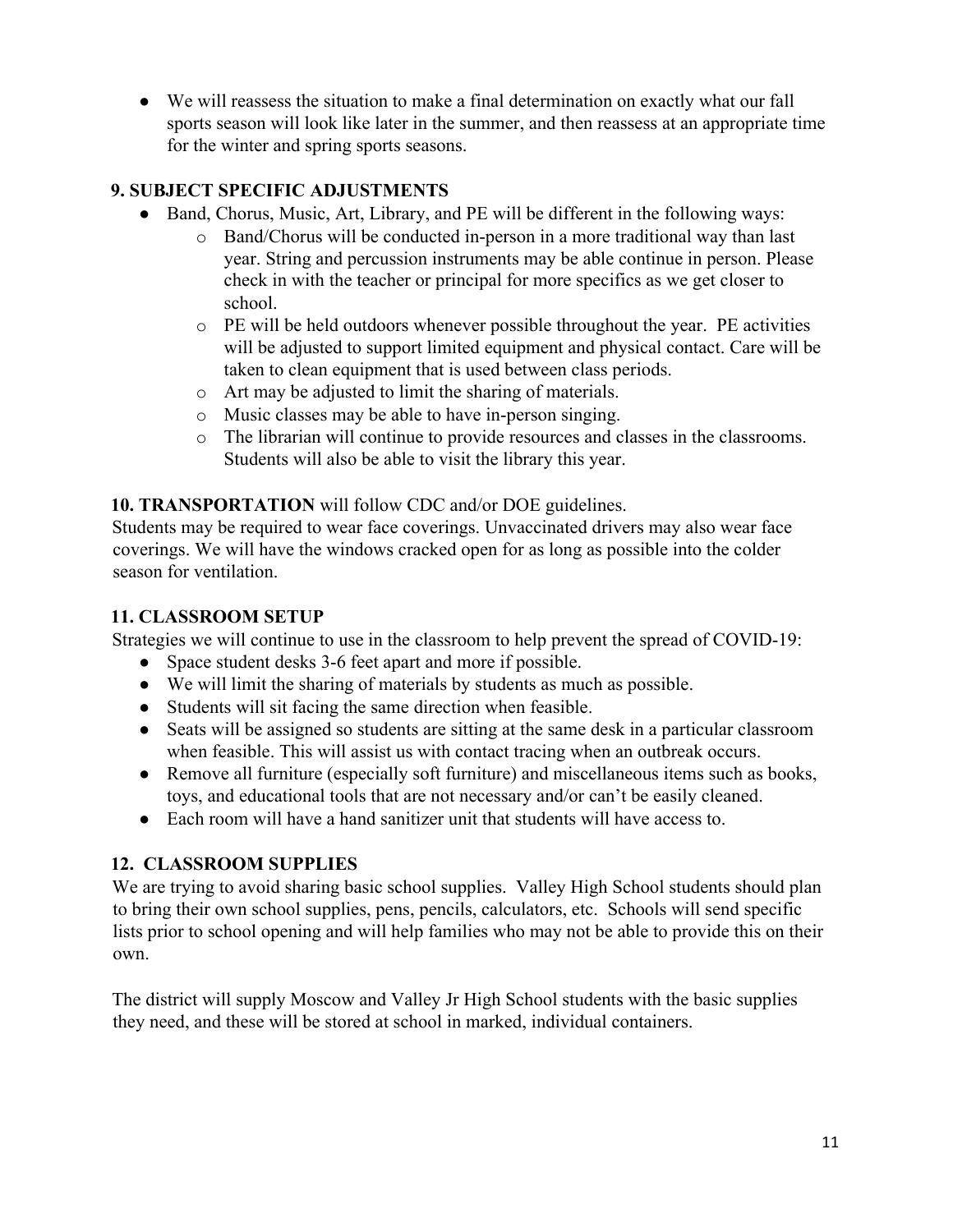## <span id="page-11-0"></span>**13. SAFETY TRAINING**

The workshops at the beginning of the year will focus on:

- Hygiene protocols
- Self-monitoring
- Protocols for when someone demonstrates symptoms.

## <span id="page-11-1"></span>**14. HEALTH PROTOCOLS – See Appendix D**

What happens if there is a Case of COVID in the school community population? What happens if there is a related illness at school? When is it safe to return to work/school?

#### <span id="page-11-2"></span>**15. ONLINE ASYNCHRONOUS/SYNCHRONOUS CLASSES**

If a teacher is unable to return to a school building, and it is feasible for the teacher to conduct instruction remotely, the teacher will offer synchronous online courses. If synchronous classes are not feasible then asynchronous classes maybe an option. Students enrolled in these courses will work with their school counselor to determine how and where the course might fit into their schedule - within or outside the school day.

#### <span id="page-11-3"></span>**OTHER SCENARIOS**

We will nimbly move between the three schooling models based on the following DOE School Health Advisory System:

To support and inform local SAU decisions about whether, and how, to bring students back into the classroom, the Maine Department of Health and Human Services and the Maine CDC have developed a three-tiered health advisory system.

This new tiered system, which will be based on a holistic assessment of quantitative and qualitative information that includes but is not limited to recent data on case rates, positivity rates, and syndromic data, will break down into three-color based categorizations by county: red, yellow, and green.

- Categorization as "**red**" suggests that the county has a high risk of COVID-19 spread and that in-person instruction should not be conducted.
- Categorization as "**yellow**" suggests that the county has an elevated risk of COVID-19 spread and that hybrid instruction models should be adopted.
- Categorization as "**green**" suggests that the county has a relatively low COVID-19 risk and that in-person instruction can be adopted, although an SAU may opt for hybrid instruction if its buildings or readiness make adhering to baseline requirements a challenge.

These recommendations are intended to be advisory in nature and pertain only to the unique circumstances of schools. Given the large and varied nature of counties in Maine, SAUs within a county or spread across multiple counties may adopt an opening policy that differs from this county-based categorization of COVID-19 risk. Maine DHHS and Maine CDC will not review SAU specific plans.

The health advisory system is posted on the Department of Education website.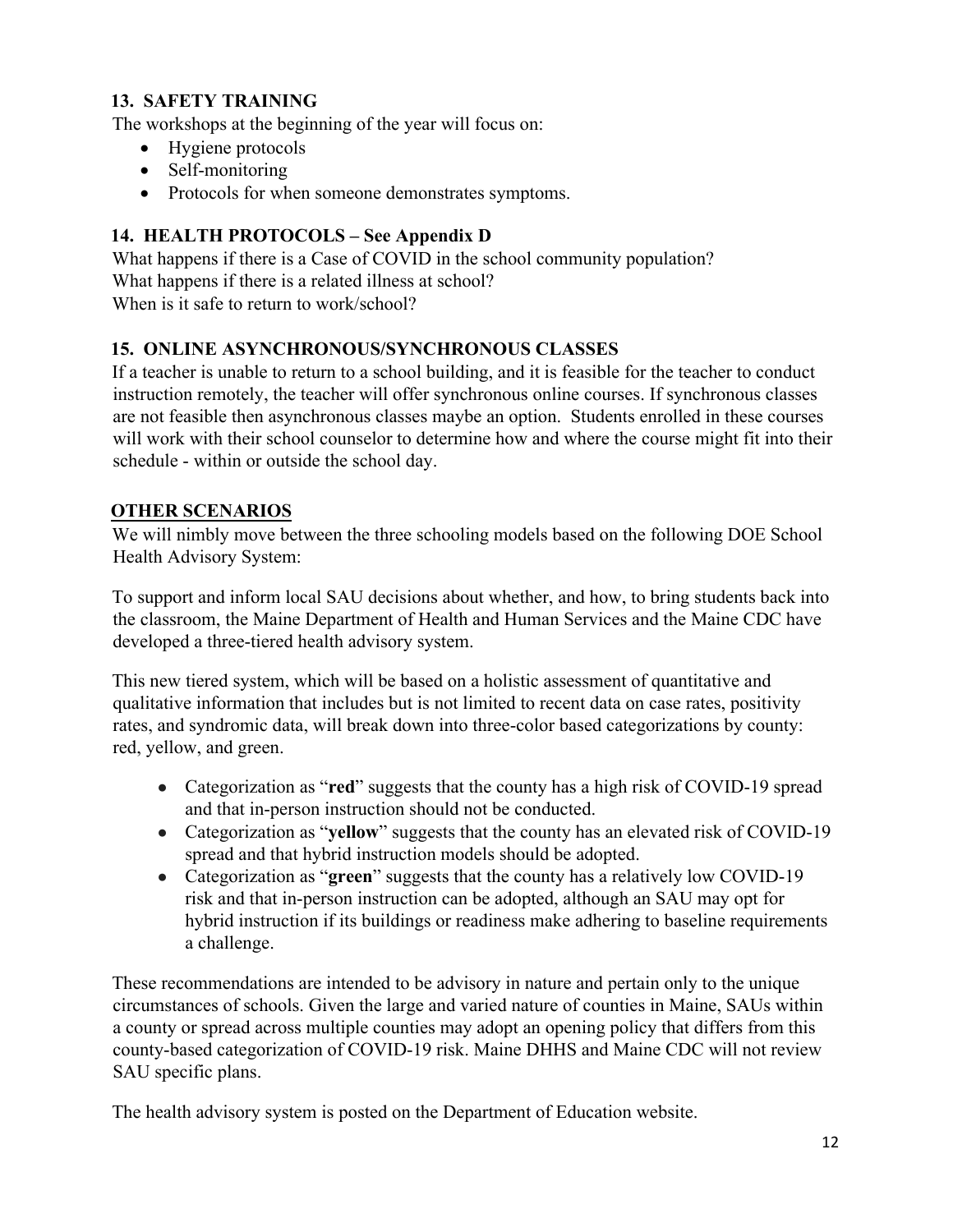#### <span id="page-12-0"></span>**HYBRID 2**

This model will be used in the event we are unable to bring all students' learning back to school under the health and safety requirements despite our best efforts, or in case of COVID-19 related circumstances.

Abbreviated Day means that students will attend fewer hours in-person to allow for remote instruction. For example, in-person instruction students would attend a 5 hour day and remote instruction may occur at either the beginning or the end of the day. A split-model means that students may be required to alternate between in-person and remote learning. For instance, students would switch between in-person and remote learning on alternating weeks or days of the week (the alternating schedule would be determined by the district). *The only difference between Hybrid 1 and 2 is that the district would limit the number of students in-person as an added safety measure if needed in this model. This situation would correspond to the state's "Yellow" designation.* 

In this scenario, we would reconsider all extra-curricular offerings, including athletics, and high needs students would be prioritized for **full-time** in person learning.

## <span id="page-12-1"></span>**REMOTE LEARNING**

If the entire school needs to shift to remote learning for any period of time, students will continue school remotely following an abbreviated synchronous and/or asynchronous schedule. We learned a lot about what did and did not work for students in the Spring of 2020 and throughout the 2020-2021 school year and will incorporate these lessons to improve remote instruction in the future when it is needed. We are prepared to transition to remote learning without missing any days of school.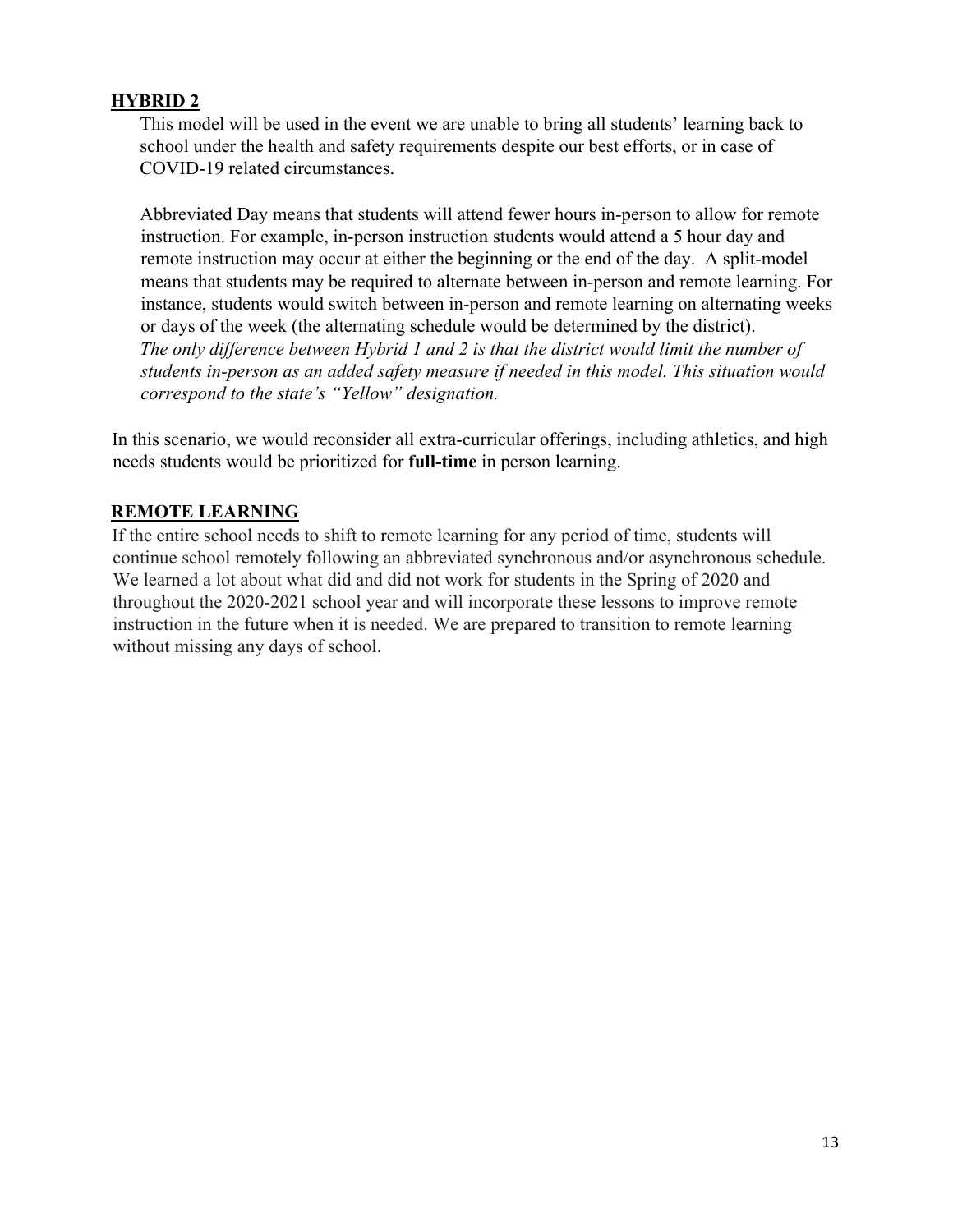| VALLEY SR HIGH SCHOOL REMOTE<br>SCHOOL DAY SCHEDULE |                  |  |
|-----------------------------------------------------|------------------|--|
| $9:00 - 9:10$                                       | Homeroom         |  |
| $9:10 - 9:15$                                       | 5 min transition |  |
| $9:15 - 10:00$                                      | Period 1         |  |
| $10:00 - 10:15$                                     | <b>Break</b>     |  |
| $10:15 - 11:00$ .                                   | Period 2         |  |
| $11:00 - 11:30$                                     | Office Hours     |  |
| $11:30 - 12:15$                                     | Lunch            |  |
| $12:15 - 1:00$ .                                    | Period 3         |  |
| $1:00 - 1:15$                                       | <b>Break</b>     |  |
| $1:15 - 2:00$                                       | Period 4         |  |
| $2:00 - 2:05$                                       | 5 min transition |  |
| $2:05 - 2:35$                                       |                  |  |

| VALLEY JR HIGH SCHOOL REMOTE<br><b>SCHOOL DAY SCHEDULE</b> |                   |
|------------------------------------------------------------|-------------------|
| $9:00 - 9:15$                                              | Homeroom          |
| $9:15 - 9:25$                                              | 10 min transition |
| $9:25 - 10:10$                                             | Period 1          |
| $10:10 - 10:25$                                            | <b>Break</b>      |
| $10:25 - 11:10$                                            | Period 2          |
| $11:10 - 11:40$                                            | Office Hours      |
| $11:40 - 12:25$                                            | Lunch             |
| $12:25 - 1:10$                                             | Period 3          |
| $1:10 - 1:25$                                              | <b>Break</b>      |
| $1:25 - 2:10$                                              | Period 4          |
| $2:10 - 2:35$                                              | Office Hours      |

A remote day schedule for Moscow Elementary will be sent directly to parents as it varies for each grade level.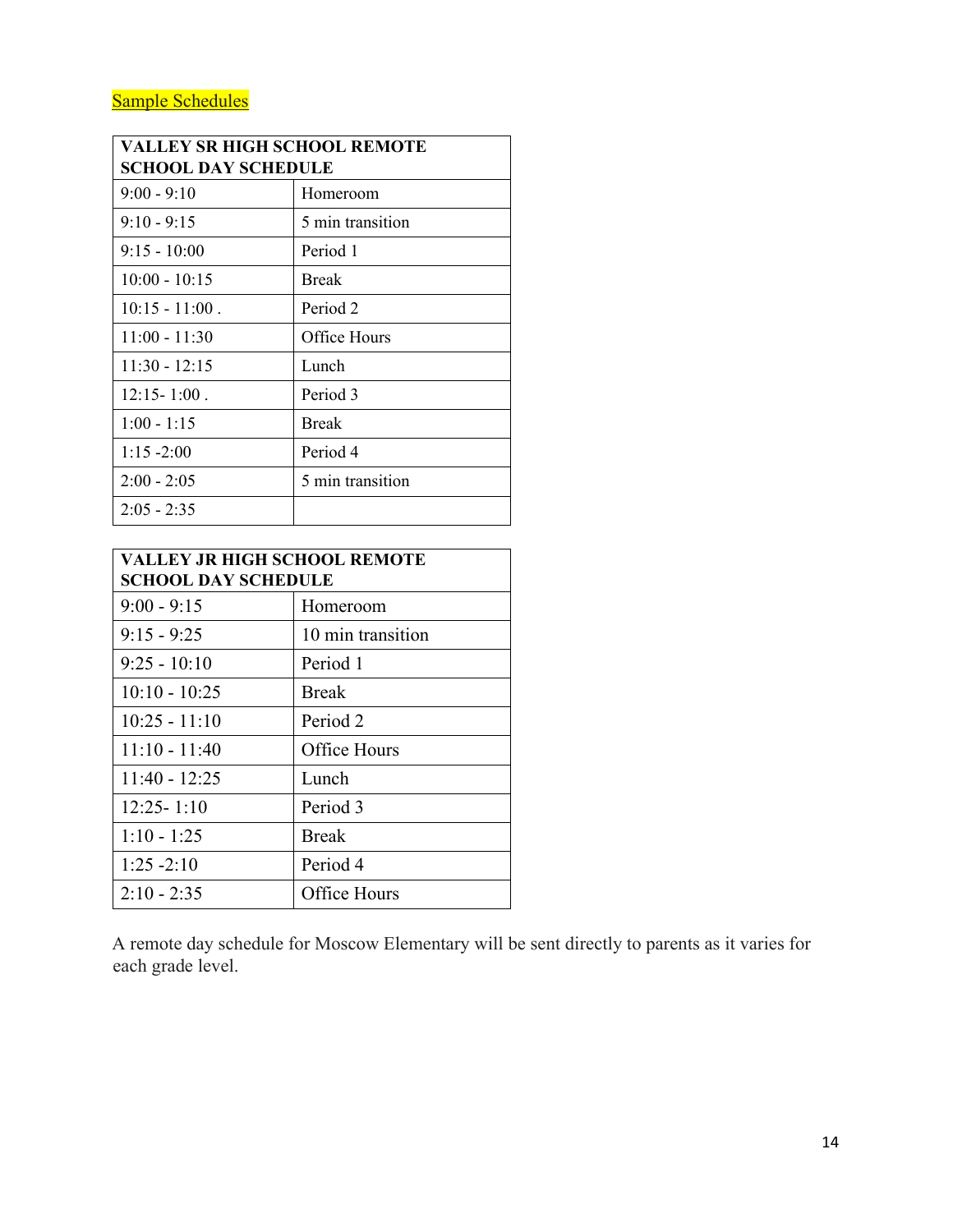## <span id="page-14-0"></span>**OTHER CONSIDERATIONS**

**Cold/flu season.** Flu season is another critical factor that could pose significant challenges for schools and students. Not only do flu symptoms closely mirror COVID-19 symptoms, but managing both a bad flu season and ongoing presence of COVID-19 could be highly disruptive for our educational institutions and healthcare system. Health providers strongly recommend as many children and adults as possible receive the flu vaccine and COVID vaccinations. Please also remember that your child should be up to date on all of their immunizations.

**Snow Days.** Something we realized with remote schooling during COVID-19 is that we can do school remotely, and now we are more prepared than ever for that. Therefore, it is possible that we will explore remote school days instead of snow days if allowed by DOE.

**Heat Days.** There may be days this fall or next spring when the temperature rises to a level that is too uncomfortable to be in our buildings. In these situations, it is our intention to have a half day. We will alert parents to this situation via the district communication system (email, text, and phone.)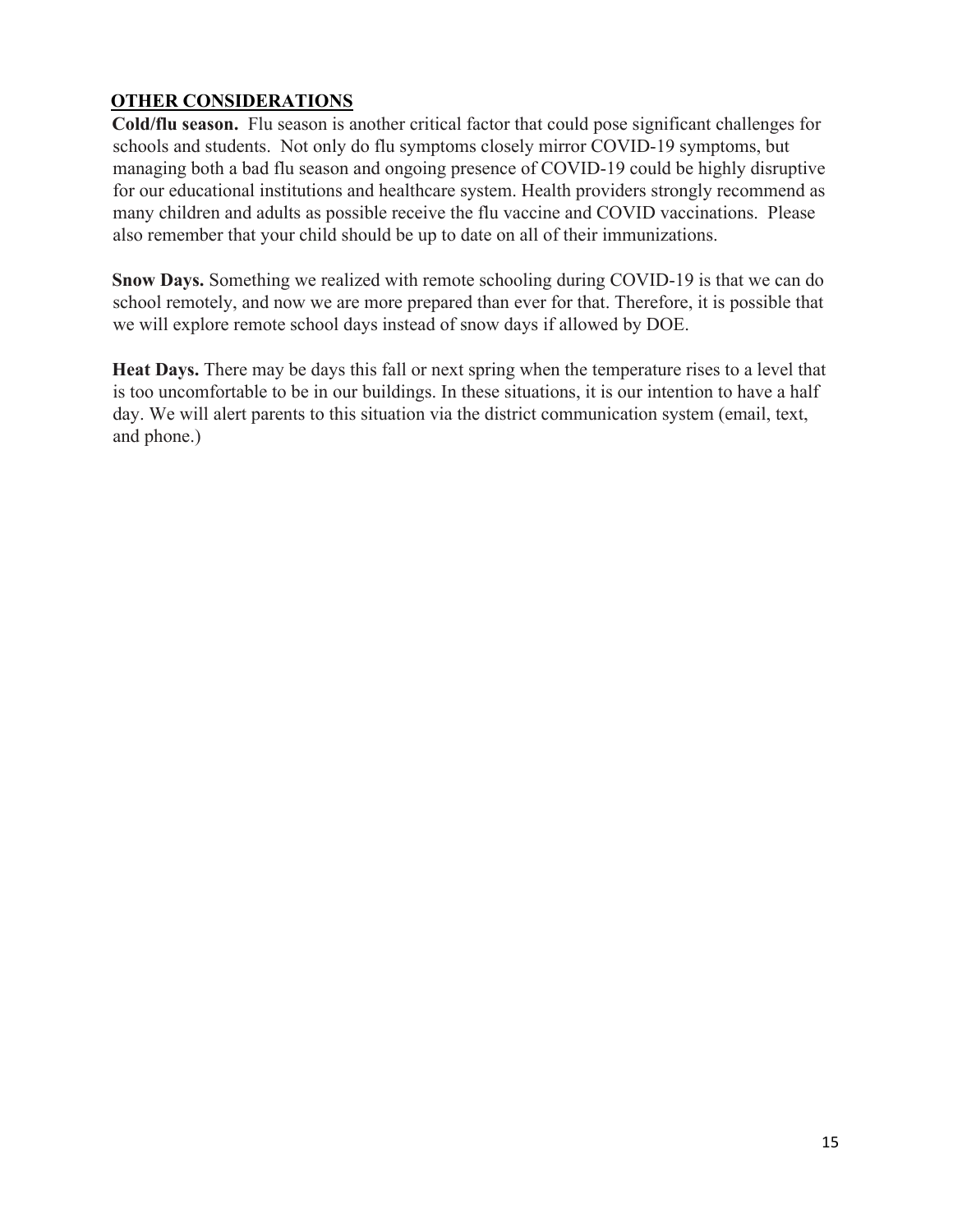#### <span id="page-15-0"></span>**APPENDIX A: Daily Health Check**

This is one of the main safety features of our return to in-person learning in our district, the daily health self-check. It is critical that all members of our school community conduct this health check every morning before entering the building. This self-check may be available via an app that the district will provide to all families and staff at a later date.

Each student (or parent on behalf of student) and staff member should go through this Daily Check List before coming to school/work in order to help prevent the spread of COVID-19.

### *1.* **Today or in the past 24 hours have you had any of the following:**

- a. Fever
- b. Cough
- c. Runny Nose
- d. Sneezing
- e. Sore throat
- f. Headache
- g. Muscle aches
- h. Felt unwell
- i. Chills
- j. Fatigue
- k. Chest pain
- l. Shortness of breath
- m. Difficulty breathing
- n. Inability to keep liquids down because of vomiting
- o. Diarrhea
- p. Loss of taste and/or smell

## *2.* **In the past 14 days have you had contact with a person known to be infected with the coronavirus (COVID-19)?**

- *3.* **Have you traveled to any "hotspot" area within the past 14 days?**
- *4.* **Do you have a sick family member at home with any of the above symptoms?**

**Report any yes responses to the above questions to your building administrator, supervisor, or coach, who may ask for clarification of your answers**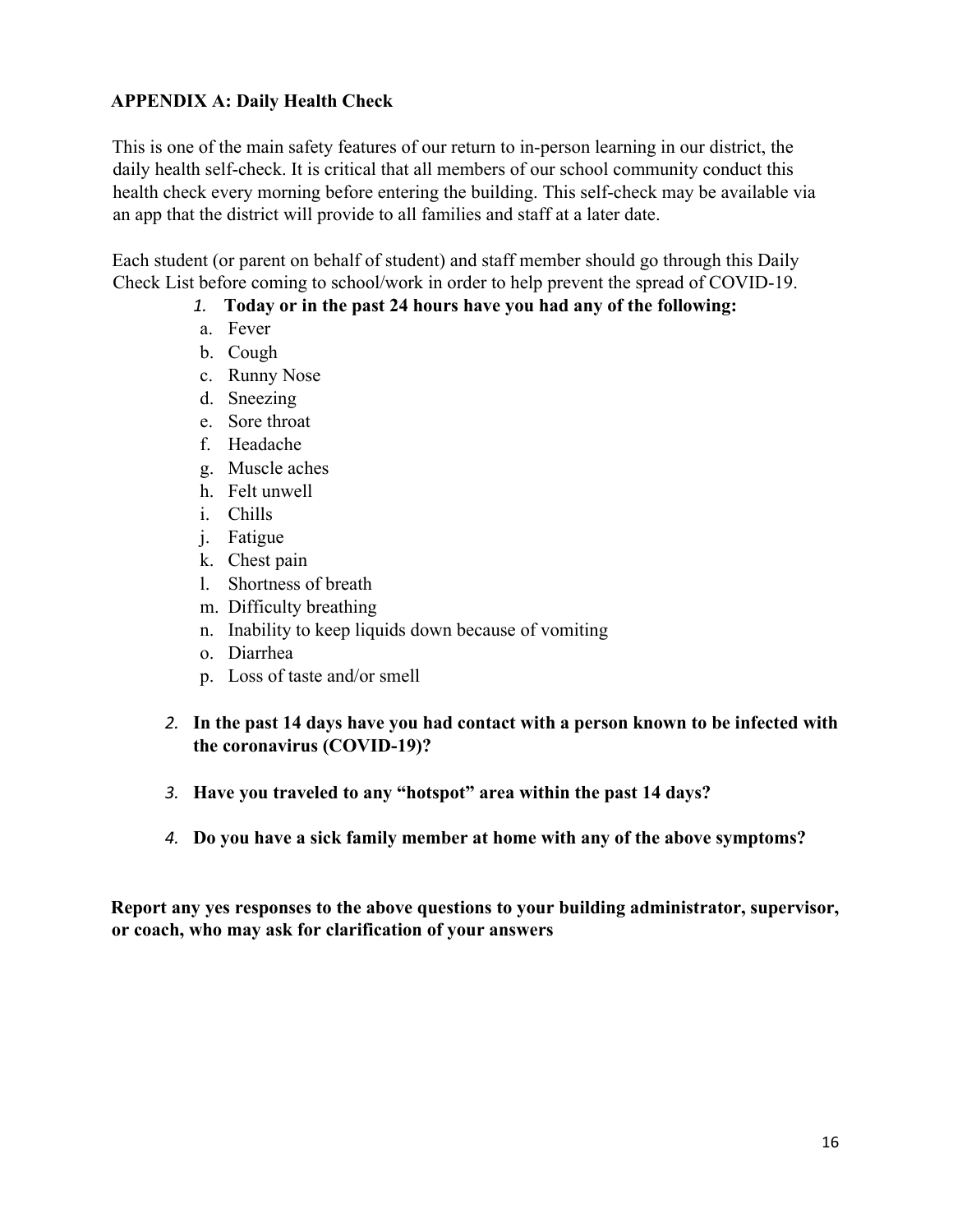### **APPENDIX B: Ventilation Systems**

Proper ventilation in our facilities is a key component of our return to in school learning. We understand that folks want to know the ventilation strategies applied in our schools that will provide the safest and best practices in these times. Those strategies and best practices are what follow.

#### **Valley Jr/Sr High School:**

New windows have been installed in the building. The HVAC system was upgraded to allow the majority of learning spaces to be programmed for outside air (OA) ventilation. The gymnasium's air handler has been upgraded.

#### **Moscow Elementary:**

The eleven windows that did not open have been replaced and now allow for outside air to be brought in. Moscow's HVAC system should be upgraded by the start of school to allow the majority of the learning spaces to be programmed for outside air (OA) ventilation and a new boiler installed by late fall.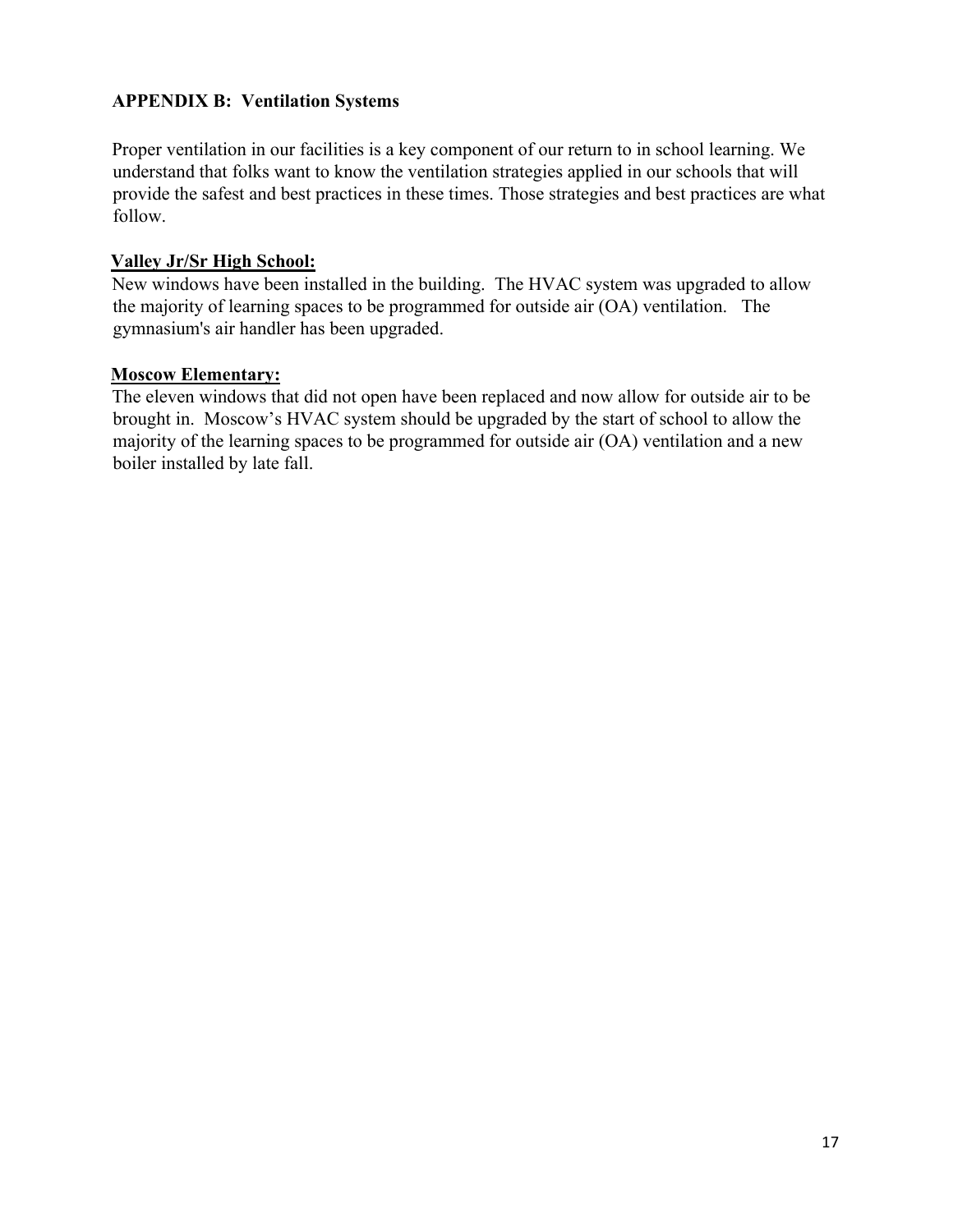## <span id="page-17-0"></span>**APPENDIX C Technology Best Practices and Resources**

**Creating a virtual classroom community** The strength of a physical learning space is that it fosters connection, but it can also *limit* effective instruction. Teachers need to make deliberate decisions about how students will feel belonging in a classroom community in a space without walls, see themselves reflected in the virtual space, feel both independence and belonging, and share power dynamics intentionally.

#### **Intentionally plan how to:**

- Nurture connections and build relationships with students.
- Leave space and time for students to connect and socialize with peers.
- Invite students to share something from where they are currently located in the virtual classroom space.
- Manage time for individual check-ins and for giving feedback.
- Circulate and observe student learning.
- Translate physical supports, like bulletin boards that celebrate student work, to a virtual space.

#### **Encourage autonomy and engagement by making decisions that:**

- Set up different learning pathways. Is it helpful to watch a video to give students background knowledge before they start reading? Or do they want to read first and then watch the video? Maximize the face to face time.
- Provide a variety of materials that allow students to make choices that align with their interests and what they have access to at home.
- Scaffold time management. Timers and schedules provide this structure in a physical classroom and can still be used in a virtual space.
- Get students to reflect on what they need as a learner, not what their peers may be doing or interested in.
- $\bullet$  Ask students for feedback teachers don't have to have all the answers. Students are a great resource for technology tips and suggestions about learning that is truly important.
- Remember that there are only three levers you can use or combine to adjust the student task and each task structure has different opportunities for engagement:
	- 1. Task structures: Are students learning with peers or independently or receiving direct instruction? lesson or assignment.
	- 2. Help resources: Are students required to get help and from what sources?
	- 3. Choices offered: Do they choose the topic? The materials? Are they selecting from a series of teacher-vetted options?